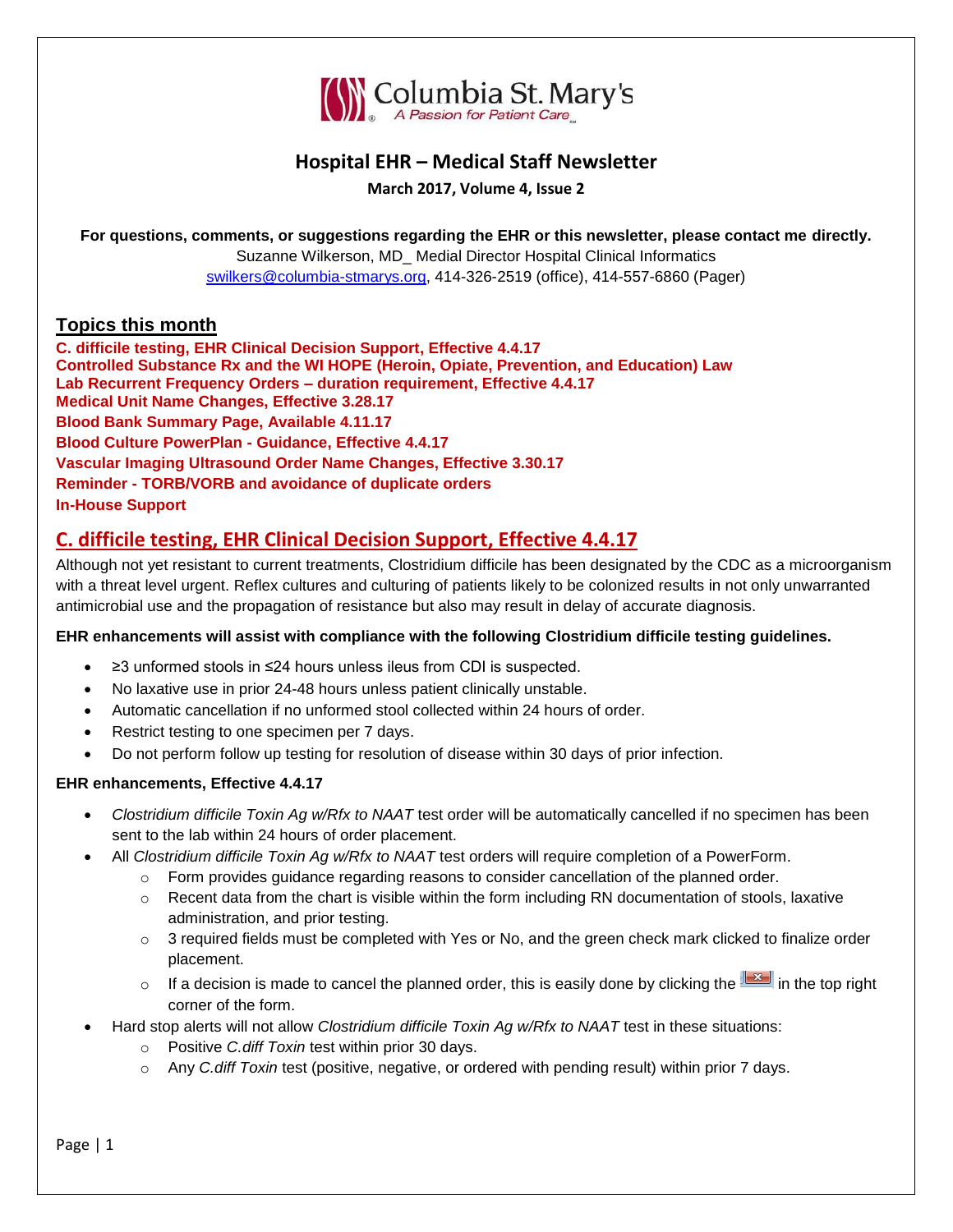| P Clostridium Difficile Toxin w/Rfx to NAAT - TESTIT, JULIAN                                                                                                                                                                                                                                                                                                                                                                                                                                                                                                                                                                                                                                                                                                                                             |                                                               | $\begin{array}{c c c c c c} \hline \multicolumn{3}{c }{\mathbf{C}} & \multicolumn{3}{c }{\mathbf{S}} & \multicolumn{3}{c }{\mathbf{S}} & \multicolumn{3}{c }{\mathbf{S}} & \multicolumn{3}{c }{\mathbf{S}} & \multicolumn{3}{c }{\mathbf{S}} & \multicolumn{3}{c }{\mathbf{S}} & \multicolumn{3}{c }{\mathbf{S}} & \multicolumn{3}{c }{\mathbf{S}} & \multicolumn{3}{c }{\mathbf{S}} & \multicolumn{3}{c }{\mathbf{S}} & \multicolumn{3}{c }{\mathbf$ |
|----------------------------------------------------------------------------------------------------------------------------------------------------------------------------------------------------------------------------------------------------------------------------------------------------------------------------------------------------------------------------------------------------------------------------------------------------------------------------------------------------------------------------------------------------------------------------------------------------------------------------------------------------------------------------------------------------------------------------------------------------------------------------------------------------------|---------------------------------------------------------------|-------------------------------------------------------------------------------------------------------------------------------------------------------------------------------------------------------------------------------------------------------------------------------------------------------------------------------------------------------------------------------------------------------------------------------------------------------|
| $\sqrt[3]{2}$ +<br>画籍脸<br>8 Q I<br>$\rightarrow$                                                                                                                                                                                                                                                                                                                                                                                                                                                                                                                                                                                                                                                                                                                                                         |                                                               |                                                                                                                                                                                                                                                                                                                                                                                                                                                       |
| $\frac{1}{x}$ CDT<br>*Performed on: 03/29/2017<br>후<br>1338<br>$\blacksquare$                                                                                                                                                                                                                                                                                                                                                                                                                                                                                                                                                                                                                                                                                                                            |                                                               | By: Wilkerson, Suzanne M MD                                                                                                                                                                                                                                                                                                                                                                                                                           |
| Clostridium Difficil                                                                                                                                                                                                                                                                                                                                                                                                                                                                                                                                                                                                                                                                                                                                                                                     | Clostridium Difficile Order - Testing Criteria                |                                                                                                                                                                                                                                                                                                                                                                                                                                                       |
| Prior to placing a C Diff test, it is mandatory to complete this form to assure that proper inclusion criteria are met and patient has no testing<br>contraindication.<br>C.diff Toxin Test is not allowed in the following situations:<br>- C.diff Toxin Test (positive or negative) within prior 7 days.<br>- Positive C.diff Toxin Test within the prior 30 days.<br>(The test can be cancelled by exiting the form which will remove the order.)<br>Repeat testing in these situations requires contacting the on-call pathologist or lab director.<br>Milwaukee: 414-585-1424<br>Ozaukee: 262-243-7402<br><b>Recent Documentation</b><br><b>IView Stool Documentation (last 24 hrs):</b><br>None<br><b>Laxatives Administered (last 48 hrs):</b><br>None<br>C.diff Toxin Test Orders (last 7 days): |                                                               |                                                                                                                                                                                                                                                                                                                                                                                                                                                       |
| Cdiff Toxin Ag Screen w/reflex to NAAT 03/29/17 12:53 Wilkerson, Suzanne M MD<br>Positive C.diff Toxin Test Results (last 30 days):<br>If one or more fields is "No" consider exiting the form which will remove the order.<br>3 or more loose stools documented in the past 24 hours.<br>Symptoms of fever, nausea/vomiting, and/or leukocytosis.<br>The patient is free from laxatives for past 48 hrs.                                                                                                                                                                                                                                                                                                                                                                                                | O Yes<br>$O$ No<br>O Yes<br>$O$ No<br>$\bigcap$ Yes<br>$O$ No |                                                                                                                                                                                                                                                                                                                                                                                                                                                       |

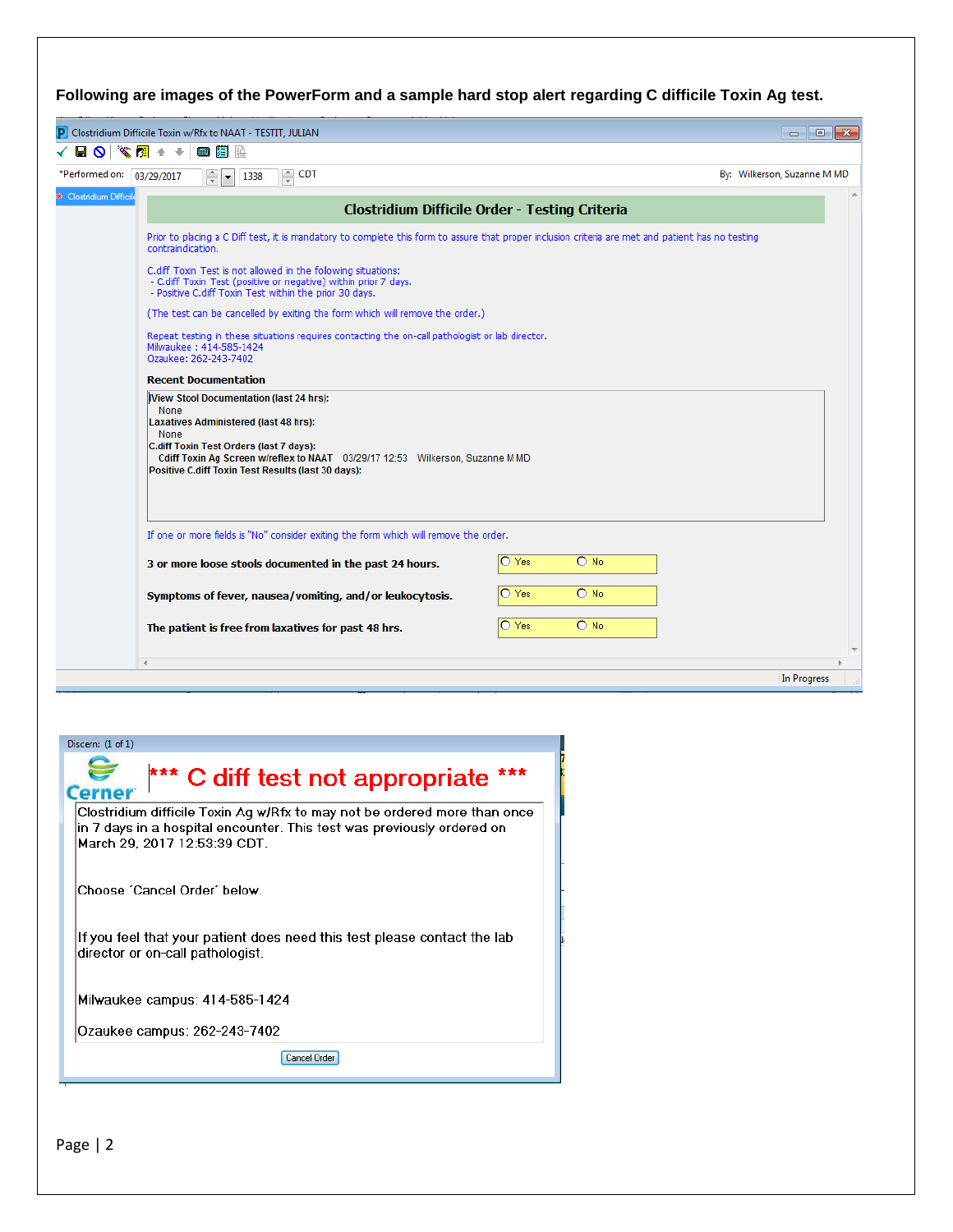# **Controlled Substance Rx and the WI HOPE (Heroin, Opiate, Prevention, and Education) Law**

Effective April 1, 2017, Wisconsin law requires all prescribers to check the PDMP prior to prescribing any controlled substance, Schedule II  $-$  V, for greater than 3 day supply.

The tool bar has a quick link to the PDMP login page. Also, within the next week or two, further EHR support tools will be implemented to assist as reminders regarding compliance with the law.

| P TEST, LOUANN - SIG-09413752 Opened by Wilkerson, Suzanne M MD |  |  |  |  |  |                                                                           |  |  |                |            |
|-----------------------------------------------------------------|--|--|--|--|--|---------------------------------------------------------------------------|--|--|----------------|------------|
|                                                                 |  |  |  |  |  | Task Edit View Patient Chart Links Notifications Options Current Add Help |  |  |                |            |
|                                                                 |  |  |  |  |  |                                                                           |  |  |                |            |
|                                                                 |  |  |  |  |  |                                                                           |  |  |                |            |
| TEST, LOUANN X                                                  |  |  |  |  |  |                                                                           |  |  |                |            |
| <b>TEST, LOUANN</b>                                             |  |  |  |  |  |                                                                           |  |  | DOB:11/12/1962 | Sex:Female |

# **Lab Recurrent Frequency Orders – duration requirement, Effective 4.4.17**

To limit inadvertent lab testing as well as duplicate lab test orders, **all lab orders with recurrent frequency will require a defined duration.** When a frequency order is placed without a specified duration, an alert will request modification of the order as shown.

| Discern: (2 of 2)                                                                                     |                              |                                                                                        |                                              |                                            |  |
|-------------------------------------------------------------------------------------------------------|------------------------------|----------------------------------------------------------------------------------------|----------------------------------------------|--------------------------------------------|--|
| *** Lab Order Missing Duration***<br><b>Cerner</b>                                                    |                              | z Details for <b>HemoglobinHematocrit</b><br>Details   Up Order Comments   @ Diagnoses |                                              |                                            |  |
| Hemoglobin&Hematocrit has frequency defined. This order must also<br>linclude duration/duration unit. |                              | $  \mathbf{L}   \times$<br>$\overline{a}$ In.<br>÷.                                    |                                              |                                            |  |
|                                                                                                       |                              |                                                                                        | *Specimen type: Blood                        | $\checkmark$                               |  |
| Choose Modify Order below.                                                                            |                              | Collected: ( Yes ( No                                                                  |                                              |                                            |  |
|                                                                                                       |                              | *Requested Start Date/Time: 03/29/2017                                                 | <b>E</b> CDT<br>$\frac{4}{3}$ $\bullet$ 1547 |                                            |  |
|                                                                                                       | Remember to enter            |                                                                                        |                                              | Nurse collect: $\bigcap$ Yes $\bigcirc$ No |  |
|                                                                                                       | <b>Duration and Duration</b> |                                                                                        |                                              |                                            |  |
|                                                                                                       | unit for all Lab recurrent   |                                                                                        | Frequency: g6hr<br>$\checkmark$              |                                            |  |
|                                                                                                       |                              | Duration:                                                                              |                                              |                                            |  |
| Modify Order                                                                                          | frequency orders.            |                                                                                        | Duration unit:                               | $\checkmark$                               |  |

# **Medical Unit Name Changes, Effective 3.28.17**

Due to reconfiguration of some of the Medial Units at CSM-Milwaukee on 3.28.17, the following updates to Patient Lists in the EHR have been made.

- $\bullet$  5<sup>th</sup> floor IMC has been replaced with MSIU
- **4WES** has been added for management of Observation patients

If you have patient list with IMC, replace it with MSIU. If you will be seeing patients on 4WES, be sure to add this to your patient lists. MSIU and 4WES are both available in Locations Groups when creating Custom Lists.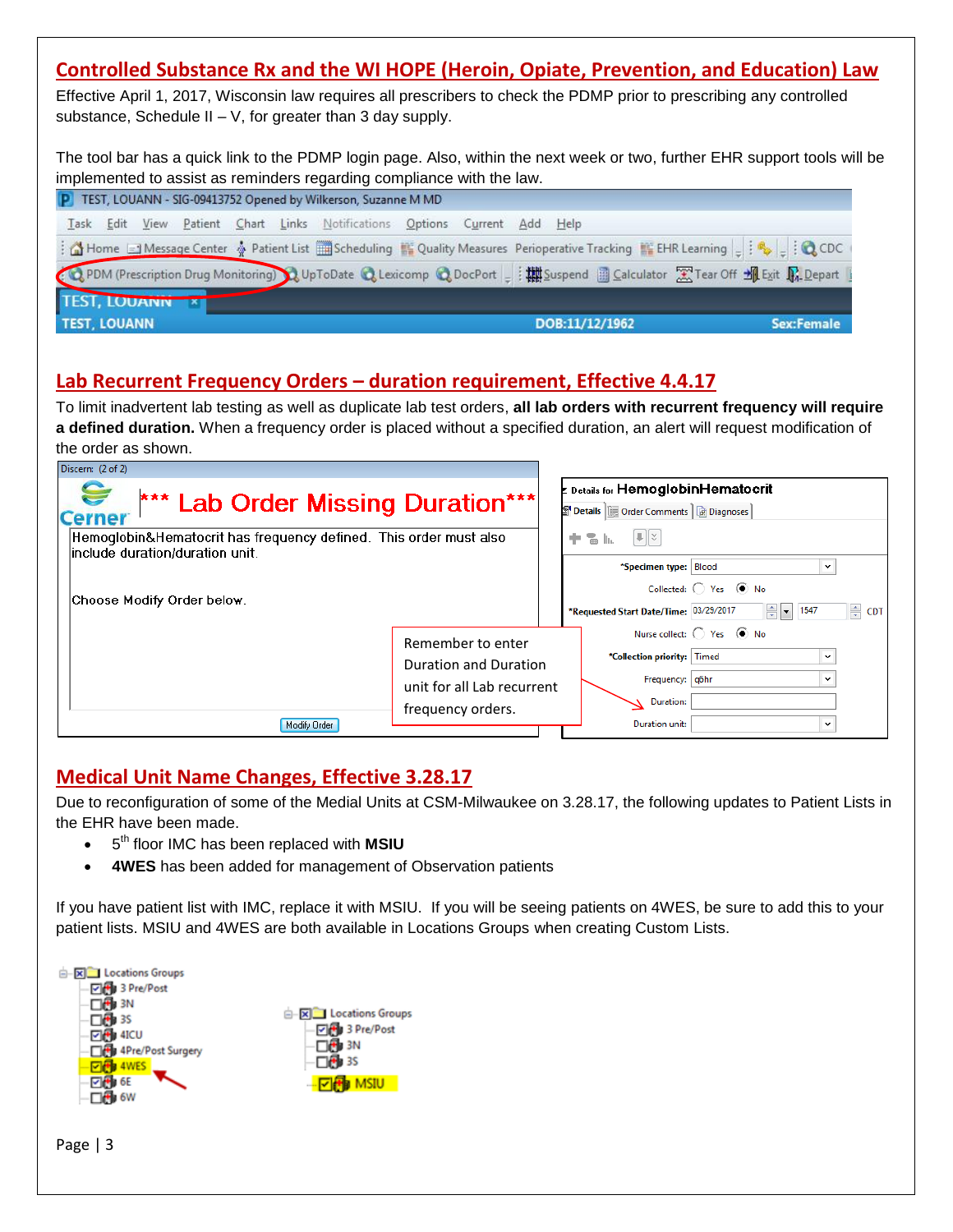### **Blood Bank Summary Page, Available 4.11.17**

A Blood Bank Administration summary page has been created to allow efficient access to information regarding blood product administration. The Summary page displays in the venue menu (in alphabetical order placement). Following are the components of the summary page.

#### **1. Blood Bank Overview**

| $\leftarrow$<br>T   A Blood Bank Administration |   |                              |                        |
|-------------------------------------------------|---|------------------------------|------------------------|
| <b>ABBERRIOS - 9 0 △</b>                        |   |                              |                        |
| <b>Blood Product Administration</b>             | x |                              |                        |
| <b>Blood Bank Overview</b>                      |   |                              | $\equiv$ $\sim$ $\sim$ |
| <b>Blood Group</b>                              |   | A POS                        |                        |
| Antibodies                                      |   | No Antibodies on record.     |                        |
| <b>Transfusion Requirements</b>                 |   | Use Leukored                 |                        |
| Antigens                                        |   | M-                           |                        |
| Specimen Availability                           |   | Expires on: 03/31/2017 23:59 |                        |

- a. Blood Group- Displays confirmed Blood Type.
- b. Antibodies- Displays documented antibodies or "No antibodies on record"
- c. Transfusion Requirements- Displays any transfusion requirements or "No transfusion on record"
- d. Antigens- Displays antigens or "No antigens on record", if not documented
- e. Specimen Availability-Displays specimen expiration date or "No current specimen available"

#### 2. **Blood bank Products Past 3 Months**

| <b>Blood Bank Products Past 3 Months (14)</b>        |                              |                |     |                   | $\equiv$ $\sim$ $\approx$           |
|------------------------------------------------------|------------------------------|----------------|-----|-------------------|-------------------------------------|
| <b>Product Number</b>                                | <b>Product Name</b>          | Product ABO/Rh | Qty | Status Date/Time  |                                     |
| $\triangle$ Assigned (1)                             |                              |                |     |                   |                                     |
| W036308005908                                        | Red Blood Cells CP2D 450     | A POS          |     | 03/08/2017 15:04  |                                     |
| $\triangle$ Crossmatched (2)                         |                              |                |     |                   |                                     |
| W036308007408                                        | Red Blood Cells CP2D 450     | A POS          |     | 03/08/2017 15:18  | Product Expiration 03/22/2017 23:59 |
| W036308006208                                        | Red Blood Cells CP2D 450     | A POS          |     | 03/08/2017 15:18  |                                     |
| $\triangle$ Dispensed (0)                            |                              |                |     |                   |                                     |
| $\sim$ Products Transfused within past 3 months (11) |                              |                |     |                   |                                     |
| W036308006008                                        | Cryoprecipitated Anti-Hem    | A POS          |     | 03/21/2017 14:58  |                                     |
| W036308007808                                        | Whole Blood CP2D 450 mL L    | A POS          |     | 03/21/2017 14:47  |                                     |
| W036308003308                                        | Cryoprecipitated Anti-Hem    | A POS          |     | 03/21/2017 14:45  |                                     |
| W036308006308                                        | Apheresis Platelets ACDA     | A POS          |     | 03/21/2017 14:42  |                                     |
| W036308007708                                        | Red Blood Cells CP2D 450     | A POS          |     | 03/09/2017 14:21  |                                     |
| W036308068508                                        | Fresh Frozen Plasma Thawe    | A POS          |     | 02/17/2017 13:06  |                                     |
| 1234500001                                           | Rh Immune Globulin           |                |     | 02/07/2017 09:48  |                                     |
| W036308064308                                        | Red Blood Cells CP2D 500     | A POS          |     | 02/07/2017 08:30  |                                     |
| W036308065108                                        | Fresh Frozen Plasma Thawe    | A POS          |     | 02/07/2017 07:54  | ↽                                   |
| <b>WOOCDOOOCEOOO</b>                                 | Parall Passage Newsan Thomas | 5.000          |     | 00 IOTIONATIOTLAT |                                     |

- a. Assigned Displays all active, assigned, directed and autologous products.
- b. Crossmatched Displays all active, crossmatched products.
- c. Dispensed Displays all active, dispensed products. *For Assigned, Crossmatched, and Dispensed, hover over the Status Date/Time to view Product Expiration Date/Time*
- d. Products Transfused within Past 3 months Displays all active transfused products at all locations.
- **3. Transfusion Information this Encounter –** displays, by type, products transfused during the current encounter.

|                     | Transfusion Information this Encounter |                  | $\equiv$ $\sim$ $\sim$ |
|---------------------|----------------------------------------|------------------|------------------------|
| <b>Product Type</b> |                                        | # of Units Given |                        |
| <b>RBC</b>          |                                        |                  |                        |
| <b>PLTS</b>         |                                        |                  |                        |
| <b>FFP</b>          |                                        | 4                |                        |
| <b>CRYO</b>         |                                        |                  |                        |
| <b>WBLD</b>         |                                        |                  |                        |
|                     |                                        |                  |                        |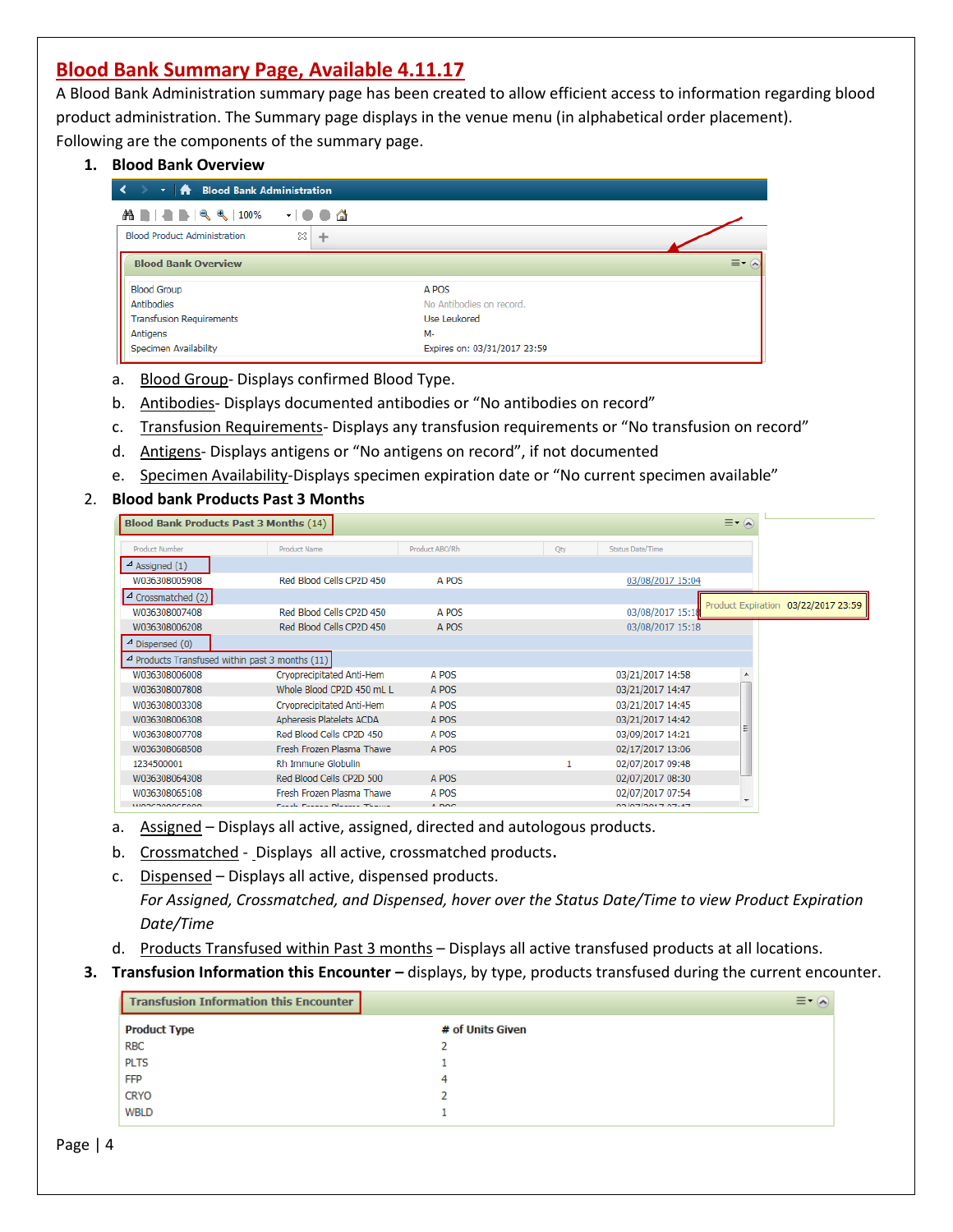# **Blood Culture PowerPlan - Guidance, Effective 4.4.17**

The language in the red box below will be added to the Blood Culture Subphase as a reminder to avoid inappropriate collection of blood cultures from central catheters.

| Laboratory<br>⊿ |                                                                      |                                                                                                                                                                                                                                                   |
|-----------------|----------------------------------------------------------------------|---------------------------------------------------------------------------------------------------------------------------------------------------------------------------------------------------------------------------------------------------|
|                 | Choose one or more orders depending on the number of sites required. |                                                                                                                                                                                                                                                   |
| Peripheral      |                                                                      |                                                                                                                                                                                                                                                   |
| Г               | <b>Culture Blood</b>                                                 | Peripheral Stick Blood, T;N, S                                                                                                                                                                                                                    |
|                 | <b>Culture Blood</b>                                                 | Peripheral Stick Blood, T:N, S                                                                                                                                                                                                                    |
|                 | Select below if need serial tests for endocarditis.                  |                                                                                                                                                                                                                                                   |
|                 | <b>Culture Blood</b>                                                 | Peripheral Stick Blood, T;N, T                                                                                                                                                                                                                    |
| Line            |                                                                      |                                                                                                                                                                                                                                                   |
|                 | venipuncture sites in adults.                                        | ♦ Blood cultures should not routinely be taken from existing central catheters and should be limited to suspected<br>catheter-related blood stream infections. If bacteremia is suspected, 2 sets of blood cultures should be drawn from separate |
|                 | Please indicate line source in specimen description                  |                                                                                                                                                                                                                                                   |
|                 | Culture Blood                                                        | Select an order sentence                                                                                                                                                                                                                          |
|                 | <b>Culture Blood</b>                                                 | Select an order sentence                                                                                                                                                                                                                          |
|                 | Culture Blood                                                        | Select an order sentence                                                                                                                                                                                                                          |

### **Vascular Imaging Ultrasound Order Name Changes, Effective 3.30.17**

Effective 3.30.17, per the request of Medical Imaging, some vascular ultrasound order names will be updated as follows:

| <b>Old Order Name</b>              | <b>New Order Name</b>          |
|------------------------------------|--------------------------------|
| US Dopp Ankle Brach Indices Bilat  | US ABI w/o Stress Bilat        |
| US Dopp Ankle Brach Indices Left   | US ABI w/o Stress Left         |
| US Dopp Ankle Brach Indices Right  | US ABI w/o Stress Right        |
| US LE Doppler w/ Stress Bilat      | US ABI w/ Stress Bilat         |
| US LE Doppler w/ Stress Left       | US ABI w/ Stress Left          |
| US LE Doppler w/ Stress Right      | US ABI w/ Stress Right         |
| US LE Art Doppler >=3 Lvl Bilat    | US LE Art Dopp Multi Lvl Bilat |
| US LE Art Doppler >=3 Lvl Left     | US LE Art Dopp Multi Lvl Left  |
| US LE Art Doppler >=3 Lvl Right    | US LE Art Dopp Multi Lvl Right |
| US LE Art Digit Pressure Bilat >=3 | US LE Art Digit Pressure Bilat |

#### **Reminder - TORB/VORB and avoidance of duplicate orders**

Sometimes both an RN and Provider will place the same order in the EHR. This usually happens after a discussion between and RN and Provider regarding the patient and the order. The RN enters the order as a TORB/VORB (Telephone/Verbal order read back) and the physician also enters the order. To avoid such situations, which lead to duplicate orders, **be sure to clarify with the RN if you will be entering the order of if you need the RN to enter as TORB/VORB.**